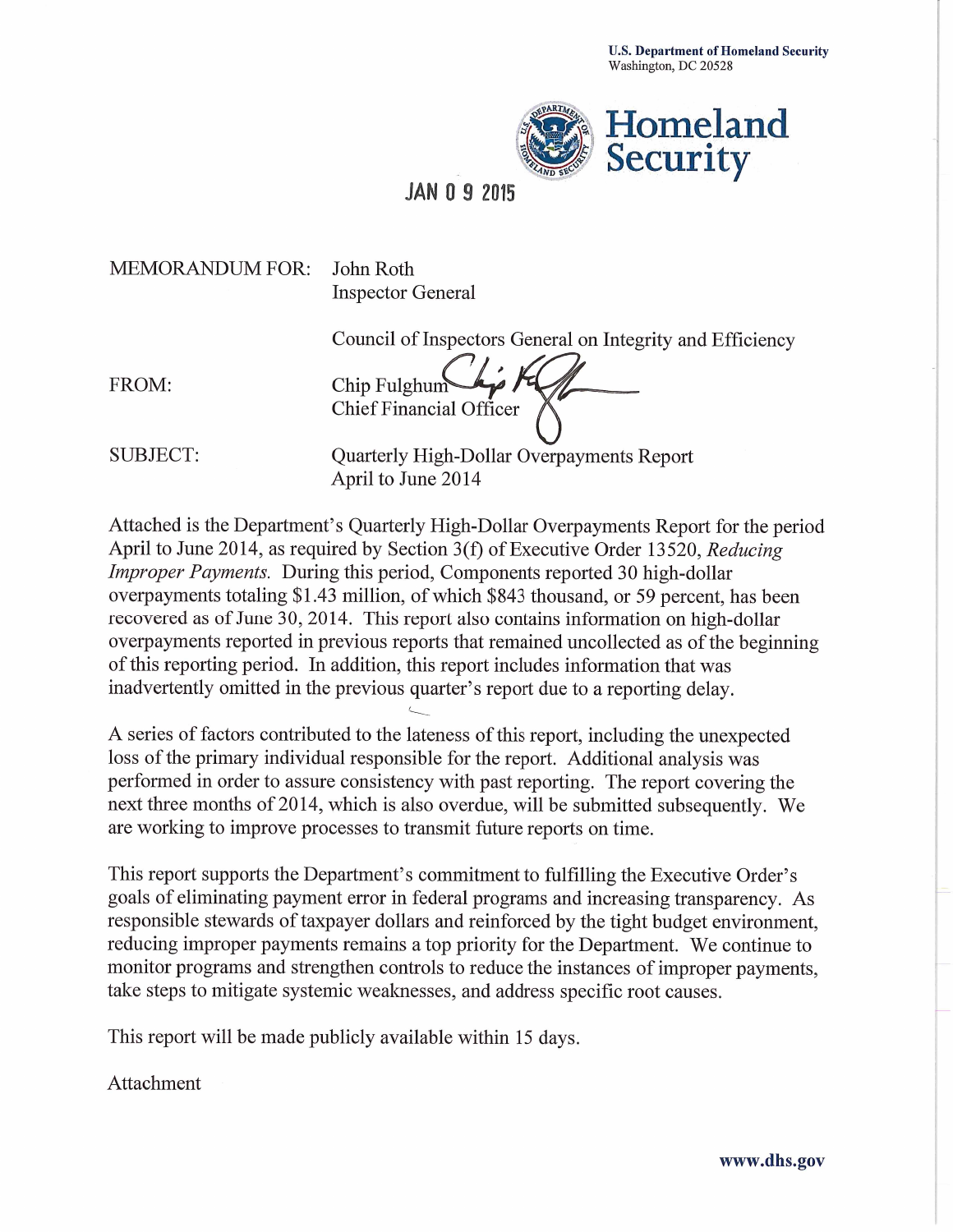|             | <b>Current Quarter Q3 FY14 Activity</b>            |             |              |                                                            |                                                                                                                                                                                                           |                                                                                                                                                                                                                                                                                                                                                                                                                                                                                                                                                                                                                                                                                                                                                                                |                     |                                                      |                    |                   |                       |                     |                                                             |                               |
|-------------|----------------------------------------------------|-------------|--------------|------------------------------------------------------------|-----------------------------------------------------------------------------------------------------------------------------------------------------------------------------------------------------------|--------------------------------------------------------------------------------------------------------------------------------------------------------------------------------------------------------------------------------------------------------------------------------------------------------------------------------------------------------------------------------------------------------------------------------------------------------------------------------------------------------------------------------------------------------------------------------------------------------------------------------------------------------------------------------------------------------------------------------------------------------------------------------|---------------------|------------------------------------------------------|--------------------|-------------------|-----------------------|---------------------|-------------------------------------------------------------|-------------------------------|
| Component   | <b>Recipient Type</b><br>(Entity or<br>Individual) | City        | <b>State</b> | Program(s)<br>Responsible                                  | Recovery<br><b>Actions</b><br>Taken or<br>Planned                                                                                                                                                         | Why the Overpayment Occurred And Actions to Prevent Reoccurrence                                                                                                                                                                                                                                                                                                                                                                                                                                                                                                                                                                                                                                                                                                               | <b>Payment Date</b> | <b>High \$ Overpayment</b><br><b>Date Identified</b> | <b>Amount Paid</b> | Correct<br>Amount | Overpayment<br>Amount | Recovered<br>Amount | <b>Waived Amount or</b><br><b>Documentation</b><br>Received | Outstanding<br><b>Balance</b> |
| ICE         | Individual                                         | Los Angeles | <b>CA</b>    | SAC Los Angeles Additional funds                           | vere fully<br>collected by the<br>employee. The<br>and returned the<br>amounts to ICE.                                                                                                                    | There was a FedTraveler.com/FFMS interface error.<br><b>Corrective Action Plan:</b><br>ICE Office of Financial Management (OFM) is working to create a query that will aid in identifying duplicate<br>payments such as these. While that query will not prevent duplicate payments from being made, it will help to<br>employee notified ensure that duplicate payments are caught quickly and efficiently by the payment office.                                                                                                                                                                                                                                                                                                                                             | May 5, 2014         | June 2, 2014                                         | \$9,472.00         | \$0.00            | \$9,472.00            | \$9,472.00          | \$0.00                                                      | \$0.00                        |
| ICE         | Individual                                         | Bethlehem   | <b>PA</b>    | <b>SAC Newark</b>                                          | The additional<br>funds were<br>received by the<br>Employee and<br>the employee<br>immediately<br>discovered the<br>erroneous<br>pavment. The<br>employee notified<br>and returned the<br>amounts to ICE. | There was a FedTraveler.com/FFMS interface error.<br><b>Corrective Action Plan:</b><br>ICE Office of Financial Management (OFM) is working to create a query that will aid in identifying duplicate<br>payments such as these. While that query will not prevent duplicate payments from being made, it will help to<br>ensure that duplicate payments are caught quickly and efficiently by the payment office.                                                                                                                                                                                                                                                                                                                                                               | May 5, 2014         | May 8, 2014                                          | \$8,555.17         | \$0.00            | \$8,555.17            | \$8,555.17          | \$0.00                                                      | \$0.00                        |
| MGMT        | Entity                                             | Arlington   | VA           | Office of Chief<br>Procurement<br>Officer                  | The vendor<br>returned funds.                                                                                                                                                                             | The overpayment amount was a duplicate of another payment. The vendor used two different invoice numbers.<br>The Contracting Officer approved the payment on both invoices.<br><b>Corrective Action Plan:</b><br>Training Contractor Officer Representatives to read and analyze the 151 Report (Title: Detail Obligation<br>Document); also training on the creation of a "Burn Rate Tracking Spreadsheet" which would record invoices,<br>payment amounts, and period of performance to enable the reviewer to detect overlaps and track expenses per<br>obligation.                                                                                                                                                                                                         | September 5, 2010   | May 6, 2014                                          | \$628,200.00       | \$0.00            | \$628,200.00          | \$628,200.00        | \$0.00                                                      | \$0.00                        |
| <b>MGMT</b> | Entity                                             | McLean      | <b>VA</b>    | Office of the Chief The vendor<br>Human Capital<br>Officer | returned funds.                                                                                                                                                                                           | The overpayment amount was a duplicate of another payment. The first invoice was rejected, a second invoice<br>with a new alpha character attached was resubmitted by the vendor. The vendor requested status and it<br>triggered the first invoice to be reinstated and eventually paid as well as the resubmitted invoice with the alpha<br>character added that was also paid.<br><b>Corrective Action Plan:</b><br>Staff alerted to conduct research in FileOnQ for duplicate invoices by placing a search (wild card) between all<br>invoice numbers that start or end with an alpha character. Management is in the process of documenting the<br>control as well as including the control in the next update of the Financial Services Standard Operating<br>Procedure. | March 26, 2014      | April 4, 2014                                        | \$64,361.87        | \$0.00            | \$64,361.87           | \$64,361.87         | \$0.00                                                      | \$0.00                        |
| <b>TSA</b>  | Entity                                             | Arlington   | VA.          | <b>Finance Center</b>                                      | Refund request<br>June 30, 2014,<br>and contacted                                                                                                                                                         | The cumulative amount versus the current amount of the invoice was paid.<br>sent to vendor on Corrective Action Plan:<br>The Office of Acquisition will instruct all Contacting Officer Representatives (CORs) to use standardized<br>language for all invoice that will include wording that funds are available and that goods or services were<br>vendor via e-mail. received in accordance with the terms of the contract and also the dollar amount of the approved invoice.<br>Additional controls in the approval process includes checking payment history, prior invoices and payments,<br>vendors, similar amount, invoice numbers, and dates. These will be added to technician and checklists.                                                                     | June 18, 2014       | June 27, 2014                                        | \$684,561.60       | \$240,948.68      | \$443,612.92          | \$0.00              | \$0.00                                                      | \$443,612.92                  |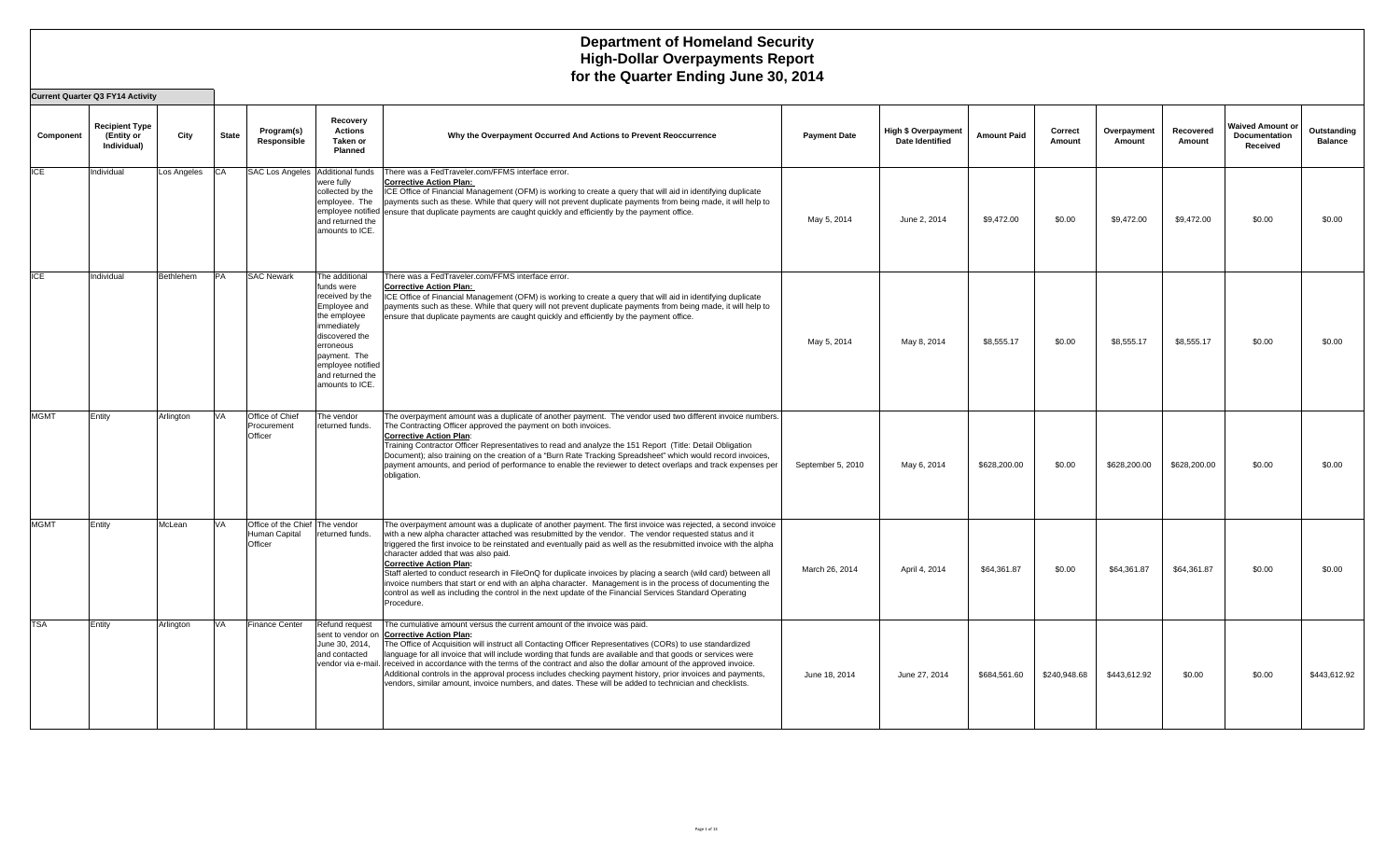|             | <b>Current Quarter Q3 FY14 Activity</b>            |                   |              |                                                                                                       |                                                          |                                                                                                                                                                                                                                                                                                                                                                                                                                                                                                                                                                                                                                                                                      |                     |                                                      |                    |                   |                       |                     |                                                      |                               |
|-------------|----------------------------------------------------|-------------------|--------------|-------------------------------------------------------------------------------------------------------|----------------------------------------------------------|--------------------------------------------------------------------------------------------------------------------------------------------------------------------------------------------------------------------------------------------------------------------------------------------------------------------------------------------------------------------------------------------------------------------------------------------------------------------------------------------------------------------------------------------------------------------------------------------------------------------------------------------------------------------------------------|---------------------|------------------------------------------------------|--------------------|-------------------|-----------------------|---------------------|------------------------------------------------------|-------------------------------|
| Component   | <b>Recipient Type</b><br>(Entity or<br>Individual) | City              | <b>State</b> | Program(s)<br>Responsible                                                                             | Recovery<br><b>Actions</b><br>Taken or<br><b>Planned</b> | Why the Overpayment Occurred And Actions to Prevent Reoccurrence                                                                                                                                                                                                                                                                                                                                                                                                                                                                                                                                                                                                                     | <b>Payment Date</b> | <b>High \$ Overpayment</b><br><b>Date Identified</b> | <b>Amount Paid</b> | Correct<br>Amount | Overpayment<br>Amount | Recovered<br>Amount | <b>Waived Amount or</b><br>Documentation<br>Received | Outstanding<br><b>Balance</b> |
| <b>TSA</b>  | Entity                                             | Denver            | CO           | <b>Finance Center</b>                                                                                 | Refund request<br>June 27, 2014.                         | Vendor submitted duplicate invoice, using a different invoice number.<br>sent to vendor on Corrective action Plan:<br>The Office of Acquisition will instruct all Contacting Officer Representatives (CORs) to use standardized<br>language for all invoice that will include wording that funds are available and that goods or services were<br>received in accordance with the terms of the contract and also the dollar amount of the approved invoice.<br>Additional controls in the approval process includes checking payment history, prior invoices and payments,<br>vendors, similar amount, invoice numbers, and dates. These will be added to technician and checklists. | June 19, 2014       | June 24, 2014                                        | \$100,064.59       | \$0.00            | \$100,064.59          | \$0.00              | \$0.00                                               | \$100,064.59                  |
| <b>USCG</b> | Individual                                         | Baltimore         | <b>MD</b>    | Coast Guard Pay Fully Collected<br>& Personnel<br>Center - Military<br>Active & Reserve<br>Pay Office |                                                          | Payment went out prior to notification of death of retiree.<br><b>Corrective Action Plan:</b><br>Instructions on how to report a retiree death are printed in the monthly retiree newsletter.                                                                                                                                                                                                                                                                                                                                                                                                                                                                                        | June 1, 2014        | June 29, 2014                                        | \$6,606.04         | \$0.00            | \$6,606.04            | \$6,606.04          | \$0.00                                               | \$0.00                        |
| <b>USCG</b> | Individual                                         | Pahrump           | <b>NV</b>    | Coast Guard Pay Fully Collected<br>& Personnel<br>Center - Military<br>Active & Reserve<br>Pay Office |                                                          | Payment went out prior to notification of death of retiree.<br><b>Corrective Action Plan:</b><br>Instructions on how to report a retiree death are printed in the monthly retiree newsletter.                                                                                                                                                                                                                                                                                                                                                                                                                                                                                        | June 1, 2014        | June 24, 2014                                        | \$5,989.00         | \$0.00            | \$5,989.00            | \$5,989.00          | \$0.00                                               | \$0.00                        |
| <b>USCG</b> | Individual                                         | N Billerica       | <b>MA</b>    | Coast Guard Pay Fully Collected<br>& Personnel<br>Center - Military<br>Active & Reserve<br>Pay Office |                                                          | Payment went out prior to notification of death of retiree.<br><b>Corrective Action Plan:</b><br>Instructions on how to report a retiree death are printed in the monthly retiree newsletter.                                                                                                                                                                                                                                                                                                                                                                                                                                                                                        | June 1, 2014        | June 18, 2014                                        | \$17,528.85        | \$0.00            | \$17,528.85           | \$17,528.85         | \$0.00                                               | \$0.00                        |
| <b>USCG</b> | Individual                                         | Sarasota          | IFL          | Coast Guard Pay Fully Collected<br>& Personnel<br>Center - Military<br>Active & Reserve<br>Pay Office |                                                          | Payment went out prior to notification of death of retiree.<br><b>Corrective Action Plan:</b><br>Instructions on how to report a retiree death are printed in the monthly retiree newsletter.                                                                                                                                                                                                                                                                                                                                                                                                                                                                                        | June 1, 2014        | June 17, 2014                                        | \$5,233.84         | \$0.00            | \$5,233.84            | \$5,233.84          | \$0.00                                               | \$0.00                        |
| <b>USCG</b> | Individual                                         | Hillsdale         | MI           | Coast Guard Pay Fully Collected<br>& Personnel<br>Center - Military<br>Active & Reserve<br>Pay Office |                                                          | Payment went out prior to notification of death of retiree.<br><b>Corrective Action Plan:</b><br>Instructions on how to report a retiree death are printed in the monthly retiree newsletter.                                                                                                                                                                                                                                                                                                                                                                                                                                                                                        | June 1, 2014        | June 9, 2014                                         | \$5,152.89         | \$0.00            | \$5,152.89            | \$5,152.89          | \$0.00                                               | \$0.00                        |
| <b>USCG</b> | Individual                                         | Westborough MA    |              | Coast Guard Pay Fully Collected<br>& Personnel<br>Center - Military<br>Active & Reserve<br>Pay Office |                                                          | Payment went out prior to notification of death of retiree.<br><b>Corrective Action Plan:</b><br>Instructions on how to report a retiree death are printed in the monthly retiree newsletter.                                                                                                                                                                                                                                                                                                                                                                                                                                                                                        | June 1, 2014        | June 4, 2014                                         | \$6,512.45         | \$0.00            | \$6,512.45            | \$6,512.45          | \$0.00                                               | \$0.00                        |
| <b>USCG</b> | Individual                                         | Silver Springs MD |              | Coast Guard Pay Fully Collected<br>& Personnel<br>Center - Military<br>Active & Reserve<br>Pay Office |                                                          | Payment went out prior to notification of death of retiree.<br><b>Corrective Action Plan:</b><br>Instructions on how to report a retiree death are printed in the monthly retiree newsletter.                                                                                                                                                                                                                                                                                                                                                                                                                                                                                        | June 1, 2014        | June 4, 2014                                         | \$5,780.54         | \$0.00            | \$5,780.54            | \$5,780.54          | \$0.00                                               | \$0.00                        |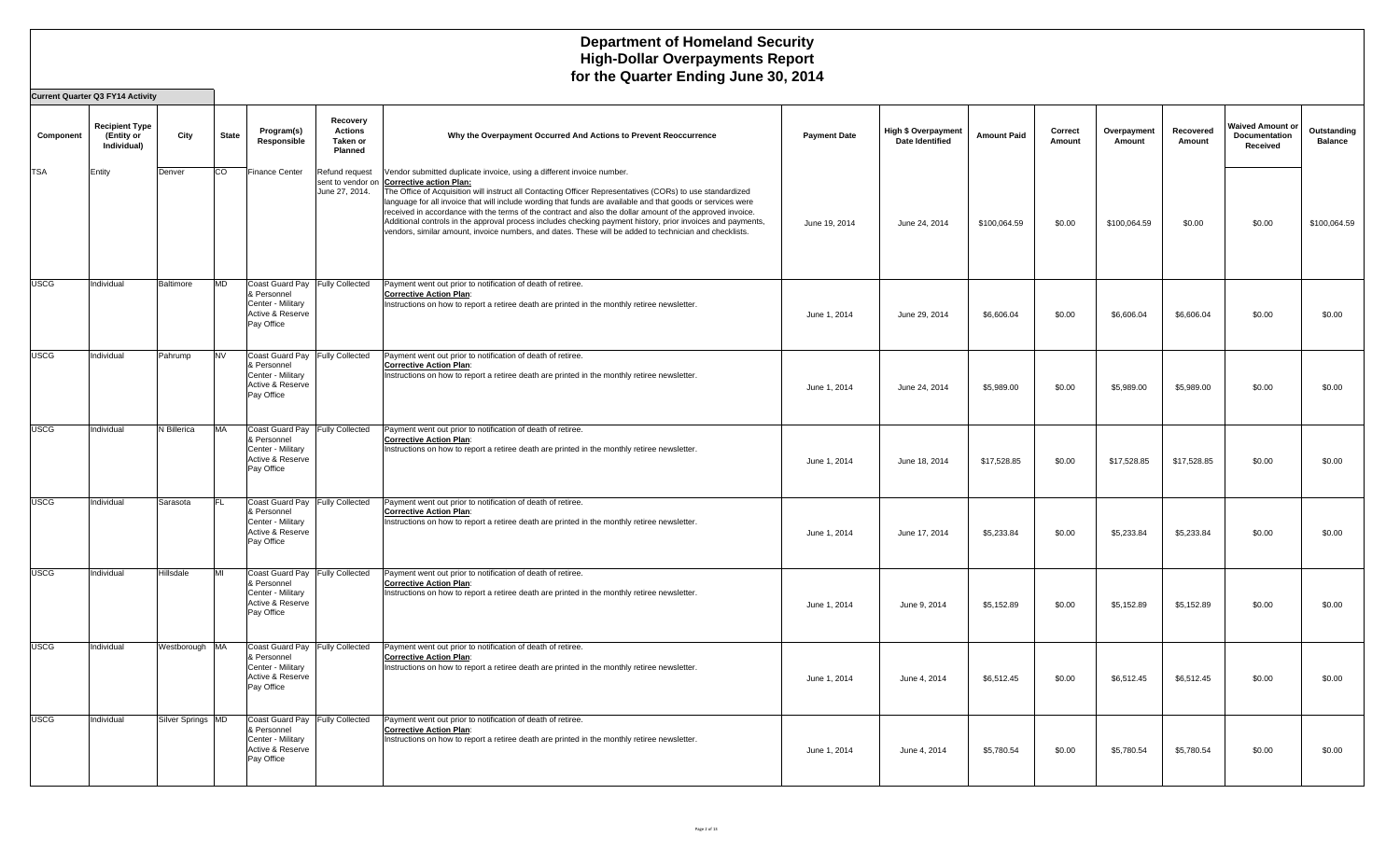|             | <b>Current Quarter Q3 FY14 Activity</b>            |                    |            |                                                                                                       |                                            |                                                                                                                                                                                                                                                                                                                                                                                                                                                                                                                                                                         |                     |                                                      |                    |                   |                       |                     |                                                      |                               |
|-------------|----------------------------------------------------|--------------------|------------|-------------------------------------------------------------------------------------------------------|--------------------------------------------|-------------------------------------------------------------------------------------------------------------------------------------------------------------------------------------------------------------------------------------------------------------------------------------------------------------------------------------------------------------------------------------------------------------------------------------------------------------------------------------------------------------------------------------------------------------------------|---------------------|------------------------------------------------------|--------------------|-------------------|-----------------------|---------------------|------------------------------------------------------|-------------------------------|
| Component   | <b>Recipient Type</b><br>(Entity or<br>Individual) | City               | State      | Program(s)<br>Responsible                                                                             | Recovery<br>Actions<br>Taken or<br>Planned | Why the Overpayment Occurred And Actions to Prevent Reoccurrence                                                                                                                                                                                                                                                                                                                                                                                                                                                                                                        | <b>Payment Date</b> | <b>High \$ Overpayment</b><br><b>Date Identified</b> | <b>Amount Paid</b> | Correct<br>Amount | Overpayment<br>Amount | Recovered<br>Amount | <b>Waived Amount or</b><br>Documentation<br>Received | Outstanding<br><b>Balance</b> |
| <b>USCG</b> | Individual                                         | Hilton Head        | <b>SC</b>  | Coast Guard Pay<br>& Personnel<br>Center - Military<br>Active & Reserve<br>Pay Office                 | <b>Fully Collected</b>                     | Payment went out prior to notification of death of retiree.<br><b>Corrective Action Plan:</b><br>Instructions on how to report a retiree death are printed in the monthly retiree newsletter.                                                                                                                                                                                                                                                                                                                                                                           | June 1, 2014        | June 3, 2014                                         | \$6,812.75         | \$0.00            | \$6,812.75            | \$6,812.75          | \$0.00                                               | \$0.00                        |
| <b>USCG</b> | Individual                                         | West Palm<br>Beach | FL         | Coast Guard Pay Fully Collected<br>& Personnel<br>Center - Military<br>Active & Reserve<br>Pay Office |                                            | Payment went out prior to notification of death of retiree.<br><b>Corrective Action Plan:</b><br>Instructions on how to report a retiree death are printed in the monthly retiree newsletter.                                                                                                                                                                                                                                                                                                                                                                           | June 1, 2014        | June 3, 2014                                         | \$5.065.05         | \$0.00            | \$5,065.05            | \$5,065.05          | \$0.00                                               | \$0.00                        |
| <b>USCG</b> | Individual                                         | Decatur            | <b>GA</b>  | Coast Guard Pay Fully Collected<br>& Personnel<br>Center - Militarv<br>Active & Reserve<br>Pay Office |                                            | Payment went out prior to notification of death of retiree.<br><b>Corrective Action Plan:</b><br>Instructions on how to report a retiree death are printed in the monthly retiree newsletter.                                                                                                                                                                                                                                                                                                                                                                           | May 1, 2014         | May 21, 2014                                         | \$10,923.80        | \$0.00            | \$10.923.80           | \$10,923.80         | \$0.00                                               | \$0.00                        |
| <b>USCG</b> | Individual                                         | Phoenix            | AZ         | Coast Guard Pay Fully Collected<br>& Personnel<br>Center - Military<br>Active & Reserve<br>Pay Office |                                            | Payment went out prior to notification of death of retiree.<br><b>Corrective Action Plan:</b><br>Instructions on how to report a retiree death are printed in the monthly retiree newsletter.                                                                                                                                                                                                                                                                                                                                                                           | May 1, 2014         | May 16, 2014                                         | \$5,137.57         | \$0.00            | \$5,137.57            | \$5,137.57          | \$0.00                                               | \$0.00                        |
| <b>USCG</b> | Individual                                         | St. Johns          | FL         | Coast Guard Pay<br>& Personnel<br>Center - Military<br>Active & Reserve<br>Pay Office                 |                                            | Payroll deduction Late notice of VA Compensation. Late notification from the VA regarding entitlements is usually caused by the<br>at maximum rate VA not having the individual coded in their system as a retiree. The USCG has no way to know whether an<br>individual is coded correctly in the VA's system.<br><b>Corrective Action Plan:</b><br>When an overpayment is found, USCG notifies the VA that their actions have caused an overpayment. USCG<br>is continually in contact with the VA via correspondence, telephone and emails to minimize overpayments. | March 1, 2014       | May 15, 2014                                         | \$18,420.83        | \$0.00            | \$18,420.83           | \$0.00              | \$0.00                                               | \$18,420.83                   |
| <b>USCG</b> | Individual                                         | Rockville          | ME         | Coast Guard Pay Fully Collected<br>& Personnel<br>Center - Military<br>Active & Reserve<br>Pav Office |                                            | Payment went out prior to notification of death of retiree.<br><b>Corrective Action Plan:</b><br>Instructions on how to report a retiree death are printed in the monthly retiree newsletter.                                                                                                                                                                                                                                                                                                                                                                           | May 1, 2014         | May 6, 2014                                          | \$5,333.92         | \$0.00            | \$5,333.92            | \$5,333.92          | \$0.00                                               | \$0.00                        |
| <b>USCG</b> | Individual                                         | Atlanta            | <b>IGA</b> | Coast Guard Pay Fully Collected<br>& Personnel<br>Center - Military<br>Active & Reserve<br>Pay Office |                                            | Payment went out prior to notification of death of retiree.<br><b>Corrective Action Plan:</b><br>Instructions on how to report a retiree death are printed in the monthly retiree newsletter.                                                                                                                                                                                                                                                                                                                                                                           | May 1, 2014         | May 5, 2014                                          | \$5,888.03         | \$0.00            | \$5,888.03            | \$5,888.03          | \$0.00                                               | \$0.00                        |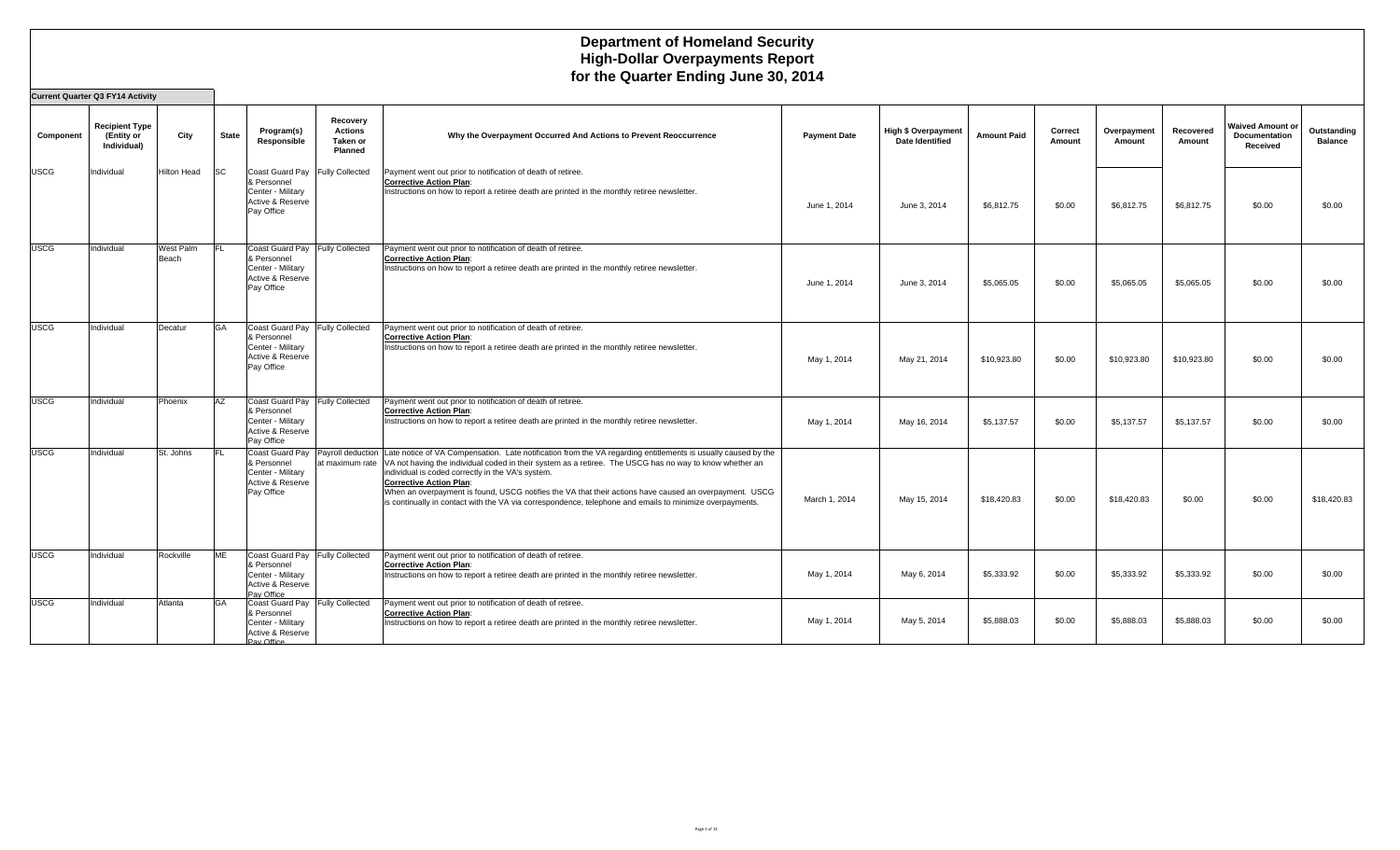|             | <b>Current Quarter Q3 FY14 Activity</b>            |                  |              |                                                                                                       |                                                          |                                                                                                                                                                                                                                                                                                                                                                                                                                                                                                                                                                                                                                |                     |                                                      |                    |                   |                       |                     |                                                      |                               |
|-------------|----------------------------------------------------|------------------|--------------|-------------------------------------------------------------------------------------------------------|----------------------------------------------------------|--------------------------------------------------------------------------------------------------------------------------------------------------------------------------------------------------------------------------------------------------------------------------------------------------------------------------------------------------------------------------------------------------------------------------------------------------------------------------------------------------------------------------------------------------------------------------------------------------------------------------------|---------------------|------------------------------------------------------|--------------------|-------------------|-----------------------|---------------------|------------------------------------------------------|-------------------------------|
| Component   | <b>Recipient Type</b><br>(Entity or<br>Individual) | City             | <b>State</b> | Program(s)<br>Responsible                                                                             | Recovery<br><b>Actions</b><br>Taken or<br><b>Planned</b> | Why the Overpayment Occurred And Actions to Prevent Reoccurrence                                                                                                                                                                                                                                                                                                                                                                                                                                                                                                                                                               | <b>Payment Date</b> | <b>High \$ Overpayment</b><br><b>Date Identified</b> | <b>Amount Paid</b> | Correct<br>Amount | Overpayment<br>Amount | Recovered<br>Amount | <b>Waived Amount or</b><br>Documentation<br>Received | Outstanding<br><b>Balance</b> |
| <b>USCG</b> | Individual                                         | Chicago          |              | Coast Guard Pay Fully Collected<br>& Personnel<br>Center - Militarv<br>Active & Reserve<br>Pay Office |                                                          | Payment went out prior to notification of death of retiree.<br><b>Corrective Action Plan:</b><br>Instructions on how to report a retiree death are printed in the monthly retiree newsletter.                                                                                                                                                                                                                                                                                                                                                                                                                                  | May 1, 2014         | May 2, 2014                                          | \$5,206.02         | \$0.00            | \$5,206.02            | \$5,206.02          | \$0.00                                               | \$0.00                        |
| <b>USCG</b> | Individual                                         | San Juan         | <b>PR</b>    | Coast Guard Pay Fully Collected<br>& Personnel<br>Center - Militarv<br>Active & Reserve<br>Pay Office |                                                          | Payment went out prior to notification of death of retiree.<br><b>Corrective Action Plan:</b><br>Instructions on how to report a retiree death are printed in the monthly retiree newsletter.                                                                                                                                                                                                                                                                                                                                                                                                                                  | May 1, 2014         | May 2, 2014                                          | \$5,147.17         | \$0.00            | \$5,147.17            | \$5,147.17          | \$0.00                                               | \$0.00                        |
| <b>USCG</b> | Individual                                         | Bellevue         | DC.          | & Personnel<br>Center - Military<br>Active & Reserve<br>Pay Office                                    |                                                          | Coast Guard Pay Payroll deduction Payment went out prior to notification of death of retiree.<br>at maximum rate Corrective Action Plan:<br>Instructions on how to report a retiree death are printed in the monthly retiree newsletter.                                                                                                                                                                                                                                                                                                                                                                                       | May 1, 2014         | May 2, 2014                                          | \$5,798.12         | \$0.00            | \$5,798.12            | \$0.00              | \$0.00                                               | \$5,798.12                    |
| <b>USCG</b> | Individual                                         | Mountain<br>Home | <b>AK</b>    | Coast Guard Pay Fully Collected<br>& Personnel<br>Center - Military<br>Active & Reserve<br>Pay Office |                                                          | Payment went out prior to notification of death of retiree.<br><b>Corrective Action Plan:</b><br>Instructions on how to report a retiree death are printed in the monthly retiree newsletter.                                                                                                                                                                                                                                                                                                                                                                                                                                  | May 1, 2014         | May 2, 2014                                          | \$9,920.88         | \$0.00            | \$9,920.88            | \$9,920.88          | \$0.00                                               | \$0.00                        |
| <b>USCG</b> | Individual                                         | Orange           | <b>CA</b>    | & Personnel<br>Center - Military<br>Active & Reserve<br>Pay Office                                    | at maximum rate                                          | Coast Guard Pay  Payroll deduction  Overpayment is due to late notification of change in entitlements. When entitlement changes occur, the Pay<br>and Personnel Center has to rely on the individual's local administrative staff to be timely in their information<br>input.<br><b>Corrective Action Plan:</b><br>Every time an overpayment occurs, the local administrative staff is notified directly via letter of results of their<br>untimely actions. In addition, notices go out regularly in the Servicing Personnel Office newsletters to remind<br>local member's of requlation requirements for information input. | March 1, 2014       | May 1, 2014                                          | \$7,784.04         | \$0.00            | \$7,784.04            | \$250.78            | \$0.00                                               | \$7,533.26                    |
| <b>USCG</b> | Individual                                         | Scottsdale       | AZ           | & Personnel<br>Center - Militarv<br>Active & Reserve<br>Pay Office                                    | Coast Guard Pay Payroll deduction<br>at maximum rate     | Payment went out prior to notification of death of retiree.<br><b>Corrective Action Plan:</b><br>Instructions on how to report a retiree death are printed in the monthly retiree newsletter.                                                                                                                                                                                                                                                                                                                                                                                                                                  | April 1, 2014       | April 7, 2014                                        | \$5,691.60         | \$0.00            | \$5,691.60            | \$2,992.89          | \$0.00                                               | \$2,698.71                    |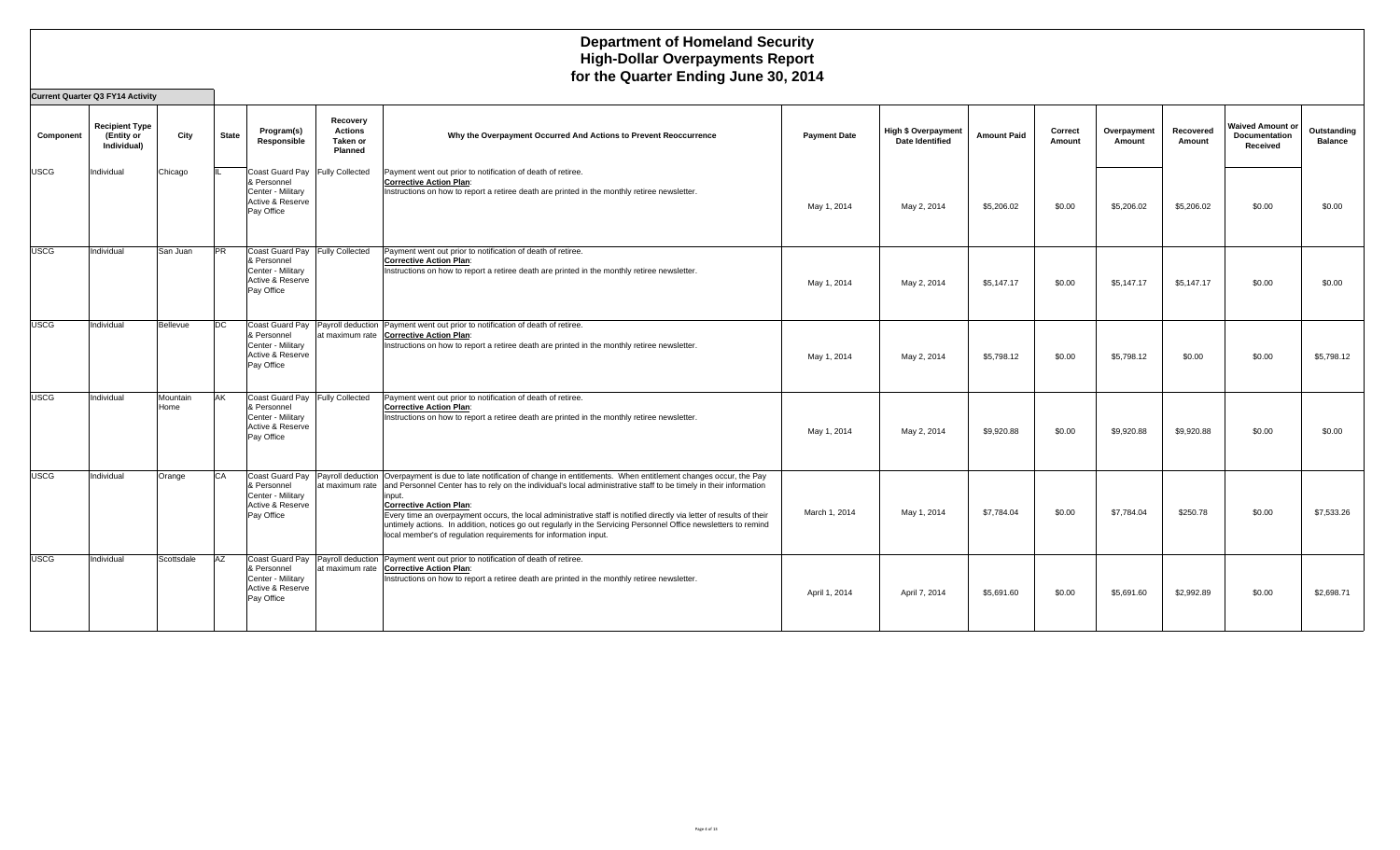|             | <b>Current Quarter Q3 FY14 Activity</b>            |             |              |                                                                                                       |                                                          |                                                                                                                                                                                                                                                                                                                                                                                                                                                                                                                                                                                                                                              |                     |                                                      |                    |                   |                                                             |                     |                                                             |                               |
|-------------|----------------------------------------------------|-------------|--------------|-------------------------------------------------------------------------------------------------------|----------------------------------------------------------|----------------------------------------------------------------------------------------------------------------------------------------------------------------------------------------------------------------------------------------------------------------------------------------------------------------------------------------------------------------------------------------------------------------------------------------------------------------------------------------------------------------------------------------------------------------------------------------------------------------------------------------------|---------------------|------------------------------------------------------|--------------------|-------------------|-------------------------------------------------------------|---------------------|-------------------------------------------------------------|-------------------------------|
| Component   | <b>Recipient Type</b><br>(Entity or<br>Individual) | City        | <b>State</b> | Program(s)<br>Responsible                                                                             | Recovery<br><b>Actions</b><br>Taken or<br><b>Planned</b> | Why the Overpayment Occurred And Actions to Prevent Reoccurrence                                                                                                                                                                                                                                                                                                                                                                                                                                                                                                                                                                             | <b>Payment Date</b> | <b>High \$ Overpayment</b><br><b>Date Identified</b> | <b>Amount Paid</b> | Correct<br>Amount | Overpayment<br>Amount                                       | Recovered<br>Amount | <b>Waived Amount or</b><br><b>Documentation</b><br>Received | Outstanding<br><b>Balance</b> |
| <b>USCG</b> | Individual                                         | Canyonville | OR           | Coast Guard Pay Fully Collected<br>& Personnel<br>Center - Military<br>Active & Reserve<br>Pay Office |                                                          | Payment went out prior to notification of death of retiree.<br><b>Corrective Action Plan:</b><br>Instructions on how to report a retiree death are printed in the monthly retiree newsletter.                                                                                                                                                                                                                                                                                                                                                                                                                                                | April 1, 2014       | April 4, 2014                                        | \$5,213.36         | \$0.00            | \$5,213.36                                                  | \$5,213.36          | \$0.00                                                      | \$0.00                        |
| <b>USCG</b> | Individual                                         | Phoenix     | <b>AZ</b>    | Coast Guard Pay Fully Collected<br>& Personnel<br>Center - Militarv<br>Active & Reserve<br>Pay Office |                                                          | Payment went out prior to notification of death of retiree.<br><b>Corrective Action Plan:</b><br>Instructions on how to report a retiree death are printed in the monthly retiree newsletter.                                                                                                                                                                                                                                                                                                                                                                                                                                                | April 1, 2014       | April 3, 2014                                        | \$5,005.00         | \$0.00            | \$5,005.00                                                  | \$5,005.00          | \$0.00                                                      | \$0.00                        |
| <b>USCG</b> | Individual                                         | Henderson   | <b>INV</b>   | Coast Guard Pay Fully Collected<br>& Personnel<br>Center - Military<br>Active & Reserve<br>Pay Office |                                                          | Payment went out prior to notification of death of retiree.<br><b>Corrective Action Plan:</b><br>Instructions on how to report a retiree death are printed in the monthly retiree newsletter.                                                                                                                                                                                                                                                                                                                                                                                                                                                | April 1, 2014       | April 2, 2014                                        | \$6,977.89         | \$0.00            | \$6,977.89                                                  | \$6,977.89          | \$0.00                                                      | \$0.00                        |
| <b>USCG</b> | Individual                                         | Santa Rita  | Guam         | & Personnel<br>Center - Military<br>Active & Reserve<br>Pay Office                                    |                                                          | Coast Guard Pay Payroll deduction Overpayment is due to late notification of change in entitlements. When entitlement changes occur, the Pay and<br>at maximum rate Personnel Center has to rely on the individual's local administrative staff to be timely in their information input.<br><b>Corrective Action Plan:</b><br>Every time an overpayment occurs, the local administrative staff is notified directly via letter of the results of<br>their untimely actions. In addition, notices go out regularly in the Servicing Personnel Office newsletter to<br>remind local member's of requlation requirements for information input. | March 14, 2014      | April 1, 2014                                        | \$7,801.55         | \$0.00            | \$7,801.55                                                  | \$549.34            | \$0.00                                                      | \$7,252.21                    |
|             |                                                    |             |              |                                                                                                       |                                                          |                                                                                                                                                                                                                                                                                                                                                                                                                                                                                                                                                                                                                                              |                     | Total                                                |                    |                   | $$1,670,146.42$ $$240,948.68$ $$1,429,197.74$ $$843,817.10$ |                     | \$0.00                                                      | \$585.380.64                  |
|             |                                                    |             |              |                                                                                                       |                                                          |                                                                                                                                                                                                                                                                                                                                                                                                                                                                                                                                                                                                                                              |                     |                                                      |                    |                   |                                                             |                     |                                                             |                               |
|             |                                                    |             |              |                                                                                                       |                                                          |                                                                                                                                                                                                                                                                                                                                                                                                                                                                                                                                                                                                                                              |                     |                                                      |                    |                   |                                                             |                     |                                                             |                               |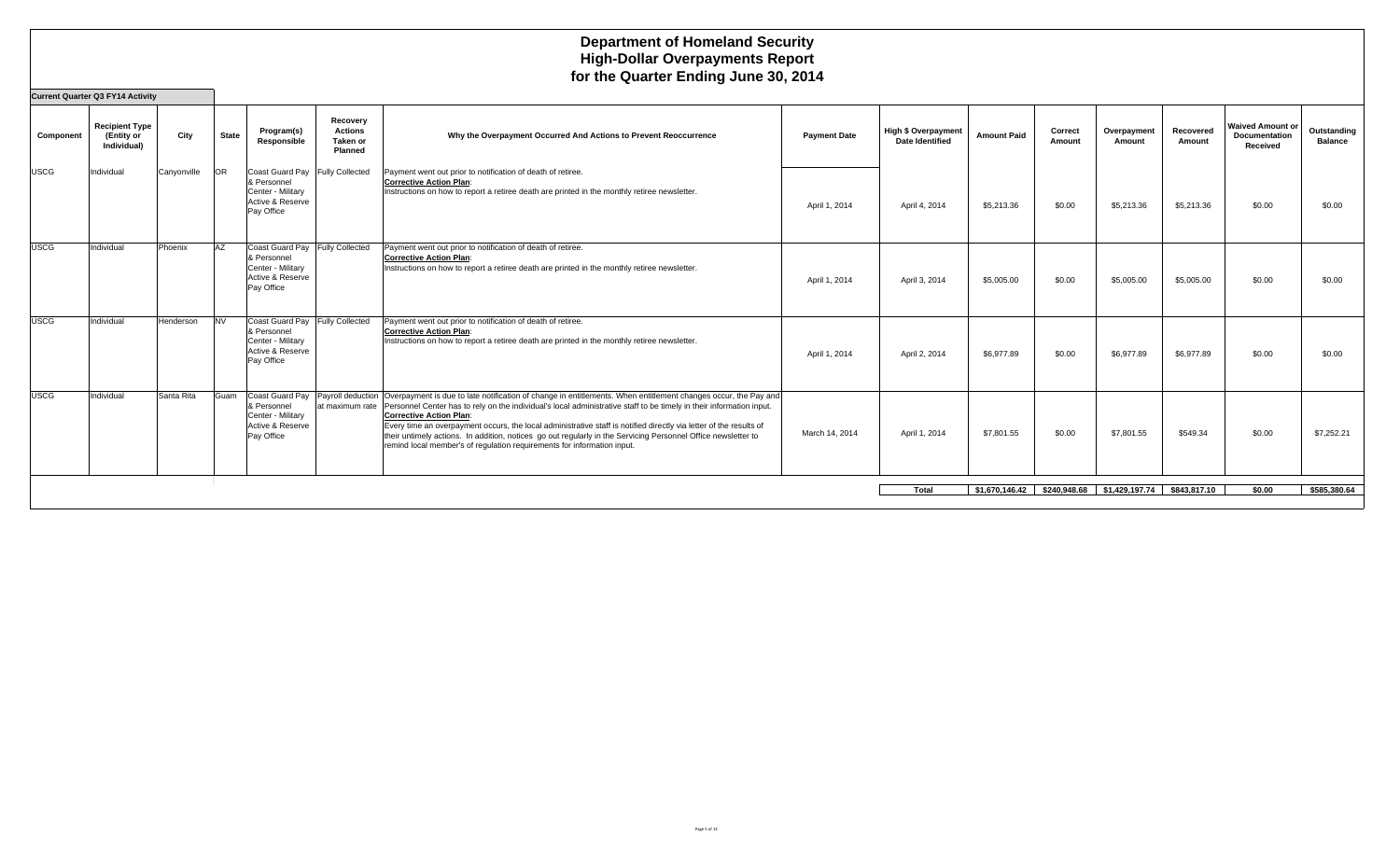|            | Q2 FY14 Prior Quarter Adjustment -<br>Overpayment occurred in Q2, notification to<br>DHS made in Q3 of overpayment |        |              |                                                                               |                                                   |                                                                                                                                                                                                                                                                                                                                                                                                                                                                                                                                                                                                                                                                                                                                                                                                                                                                                                                                                                                                                                                                                                                                                                                                                                                                                                                                                |                     |                                                      |                    |                   |                       |                     |                                                      |                        |
|------------|--------------------------------------------------------------------------------------------------------------------|--------|--------------|-------------------------------------------------------------------------------|---------------------------------------------------|------------------------------------------------------------------------------------------------------------------------------------------------------------------------------------------------------------------------------------------------------------------------------------------------------------------------------------------------------------------------------------------------------------------------------------------------------------------------------------------------------------------------------------------------------------------------------------------------------------------------------------------------------------------------------------------------------------------------------------------------------------------------------------------------------------------------------------------------------------------------------------------------------------------------------------------------------------------------------------------------------------------------------------------------------------------------------------------------------------------------------------------------------------------------------------------------------------------------------------------------------------------------------------------------------------------------------------------------|---------------------|------------------------------------------------------|--------------------|-------------------|-----------------------|---------------------|------------------------------------------------------|------------------------|
| Component  | <b>Recipient Type</b><br>(Entity or<br>Individual)                                                                 | City   | <b>State</b> | Program(s)<br>Responsible                                                     | Recovery<br><b>Actions</b><br>Taken or<br>Planned | Why the Overpayment Occurred And Actions to Prevent Reoccurrence                                                                                                                                                                                                                                                                                                                                                                                                                                                                                                                                                                                                                                                                                                                                                                                                                                                                                                                                                                                                                                                                                                                                                                                                                                                                               | <b>Payment Date</b> | <b>High \$ Overpayment</b><br><b>Date Identified</b> | <b>Amount Paid</b> | Correct<br>Amount | Overpayment<br>Amount | Recovered<br>Amount | <b>Waived Amount or</b><br>Documentation<br>Received | Outstanding<br>Balance |
| <b>CBP</b> | Entity                                                                                                             | Dallas |              | Office of<br>Administration and contacted to<br>Office of Field<br>Operations | Vendor was<br>return funds.                       | The program office made an error in the invoice review process. Two invoices were received from the vendor<br>and two different individuals in the program office reviewed the invoices. This vendor happened to have<br>multiple contracts and each program office reviewer assigned the invoice they reviewed to a different purchase<br>order. The program office reviewers certified and entered receiving information on two separate purchase<br>orders for the same invoice. Our normal protocol for duplicate invoice warnings was not activated because of<br>the different purchase orders being assigned different vendor ID numbers. We contacted the Procurement<br>Directorate and the program office and identified the need for more care to be used in the vendor ID<br>assignment and review process.<br><b>Corrective Action Plan:</b><br>This duplicate payment was the result of a Goods Receiver selecting the incorrect purchase order to enter the<br>receiving information. Because this occurred as a result of human error a formal corrective action plan was not<br>developed. The corrective action taken was we contacted the Goods Receiver and reminded them of the<br>importance of a thorough review of the invoice and selection of the correct purchase order prior to entering<br>receiving information. | January 21, 2014    | January 23, 2014                                     | \$39,940.67        | \$0.00            | \$39,940.67           | \$39,940.67         | \$0.00                                               | \$0.00                 |
|            |                                                                                                                    |        |              |                                                                               |                                                   |                                                                                                                                                                                                                                                                                                                                                                                                                                                                                                                                                                                                                                                                                                                                                                                                                                                                                                                                                                                                                                                                                                                                                                                                                                                                                                                                                |                     | Total                                                | \$39,940.67        | \$0.00            | \$39,940.67           | \$39,940.67         | \$0.00                                               | \$0.00                 |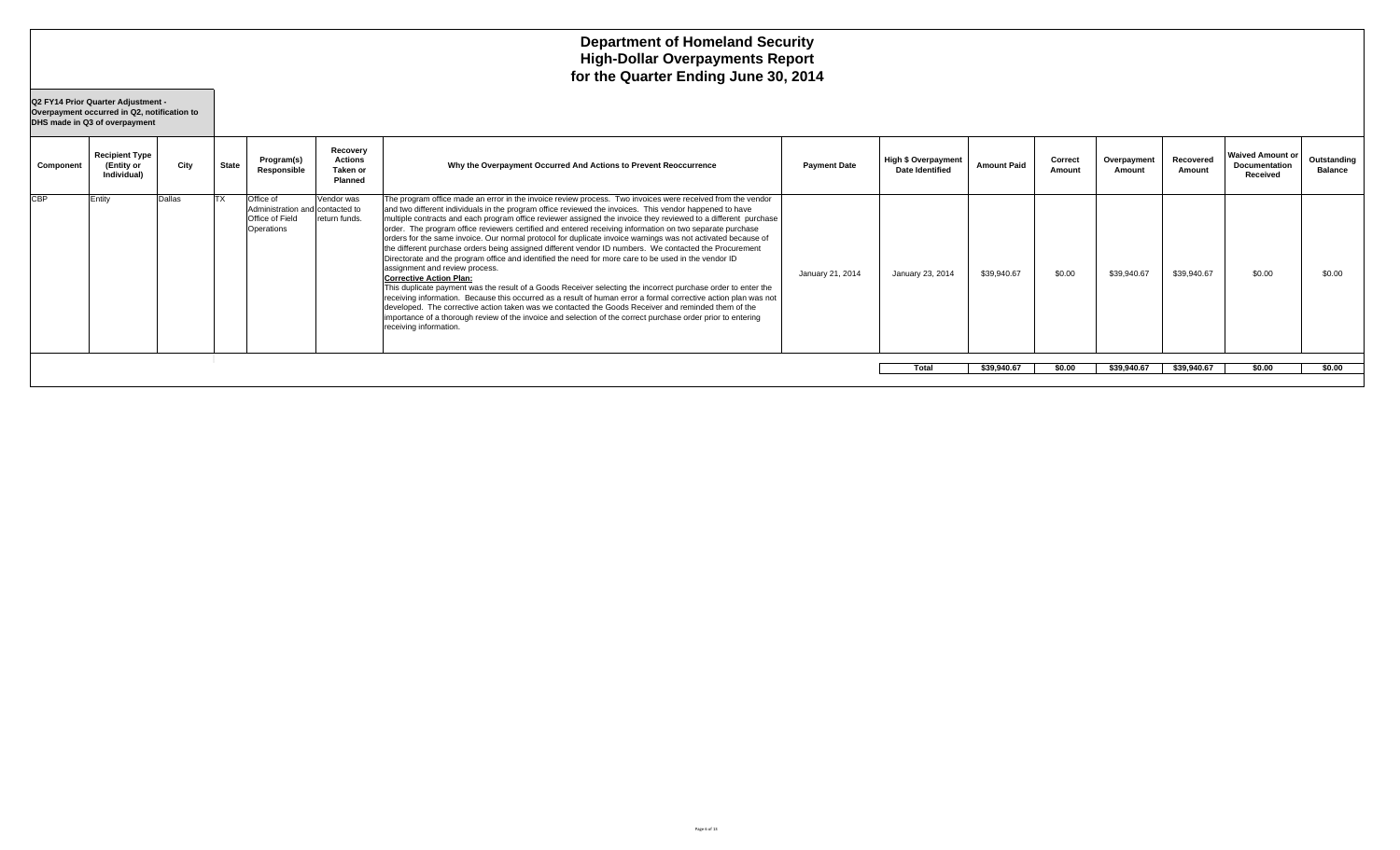| Component   | Recipient<br>Type (Entity<br>or<br>Individual) | City                             | <b>State</b> | Program(s)<br>Responsible           | <b>Recovery Action Taken or Planned</b>                                                                                                                                                                                                                                                                                                                                                                                                                                                                                                                                                                                                                     | <b>Payment Date</b> | <b>High \$ Overpayment</b><br><b>Date Identified</b> | <b>Amount Paid</b> | Correct<br>Amount | Overpayment<br>Amount | Recovered<br>Amount | Outstanding<br><b>Balance</b> | Days<br>Outstanding |
|-------------|------------------------------------------------|----------------------------------|--------------|-------------------------------------|-------------------------------------------------------------------------------------------------------------------------------------------------------------------------------------------------------------------------------------------------------------------------------------------------------------------------------------------------------------------------------------------------------------------------------------------------------------------------------------------------------------------------------------------------------------------------------------------------------------------------------------------------------------|---------------------|------------------------------------------------------|--------------------|-------------------|-----------------------|---------------------|-------------------------------|---------------------|
| <b>FEMA</b> | <b>ENTITY</b>                                  | Steeville.<br>Randolph<br>County |              | Emergency Food &<br>Shelter Program | OGC has determined that FEMA cannot implement collection actions on<br>EFSP improper Payments. The servicing agent (United Way) will collect<br>funds from Charitable Organization. The Servicing Agent will provide<br>collection details by the 15th of each month.<br>The Servicing Agent has reached out to the applicable Charitable<br>Organizations and informed them that either they supply additional<br>documentation to support their drawdowns or return the funds. If<br>Charitable Organizations do not comply with the Servicing Agent's<br>request, they will be denied any future funding from the Emergency Food<br>and Shelter Program. | December 1, 2009    | November 15, 2011                                    | \$25,364.00        | \$0.00            | \$25,364.00           | \$8,591.55          | \$16,772.45                   | 958                 |
| <b>FEMA</b> | <b>ENTITY</b>                                  | Mansfield.<br>Richland<br>County | <b>OH</b>    | Emergency Food &<br>Shelter Program | OGC has determined that FEMA cannot implement collection actions on<br>EFSP improper Payments. The servicing agent (United Way) will collect<br>funds from Charitable Organization. The Servicing Agent will provide<br>collection details by the 15th of each month. The Servicing Agent has<br>reached out to the applicable Charitable Organizations and informed them<br>that either they supply additional documentation to support their<br>drawdowns or return the funds. If Charitable Organizations do not comply<br>with the Servicing Agent's request, they will be denied any future funding<br>from the Emergency Food and Shelter Program     | November 23, 2009   | November 15, 2011                                    | \$26,837.50        | \$11,137.50       | \$15,700.00           | \$0.00              | \$15,700.00                   | 958                 |
| <b>FEMA</b> | <b>ENTITY</b>                                  | Jacksonville,<br>Duval County    | FL.          | Emergency Food &<br>Shelter Program | OGC has determined that FEMA cannot implement collection actions on<br>EFSP improper Payments. The servicing agent (United Way) will collect<br>funds from Charitable Organization. The Servicing Agent will provide<br>collection details by the 15th of each month. The Servicing Agent has<br>reached out to the applicable Charitable Organizations and informed them<br>that either they supply additional documentation to support their<br>drawdowns or return the funds. If Charitable Organizations do not comply<br>with the Servicing Agent's request, they will be denied any future funding<br>from the Emergency Food and Shelter Program     | May 18, 2009        | November 15, 2011                                    | \$27,830.00        | \$15,782.74       | \$12,047.26           | \$0.00              | \$12,047.26                   | 958                 |
| <b>FEMA</b> | <b>ENTITY</b>                                  | Sylcauga,<br>Talladega<br>County | AL           | Emergency Food &<br>Shelter Program | OGC has determined that FEMA cannot implement collection actions on<br>EFSP improper Payments. The servicing agent (United Way) will collect<br>funds from Charitable Organization. The Servicing Agent will provide<br>collection details by the 15th of each month. The Servicing Agent has<br>reached out to the applicable Charitable Organizations and informed them<br>that either they supply additional documentation to support their<br>drawdowns or return the funds. If Charitable Organizations do not comply<br>with the Servicing Agent's request, they will be denied any future funding<br>from the Emergency Food and Shelter Program     | October 28, 2009    | November 15, 2011                                    | \$52,549.00        | \$0.00            | \$52,549.00           | \$0.00              | \$52,549.00                   | 958                 |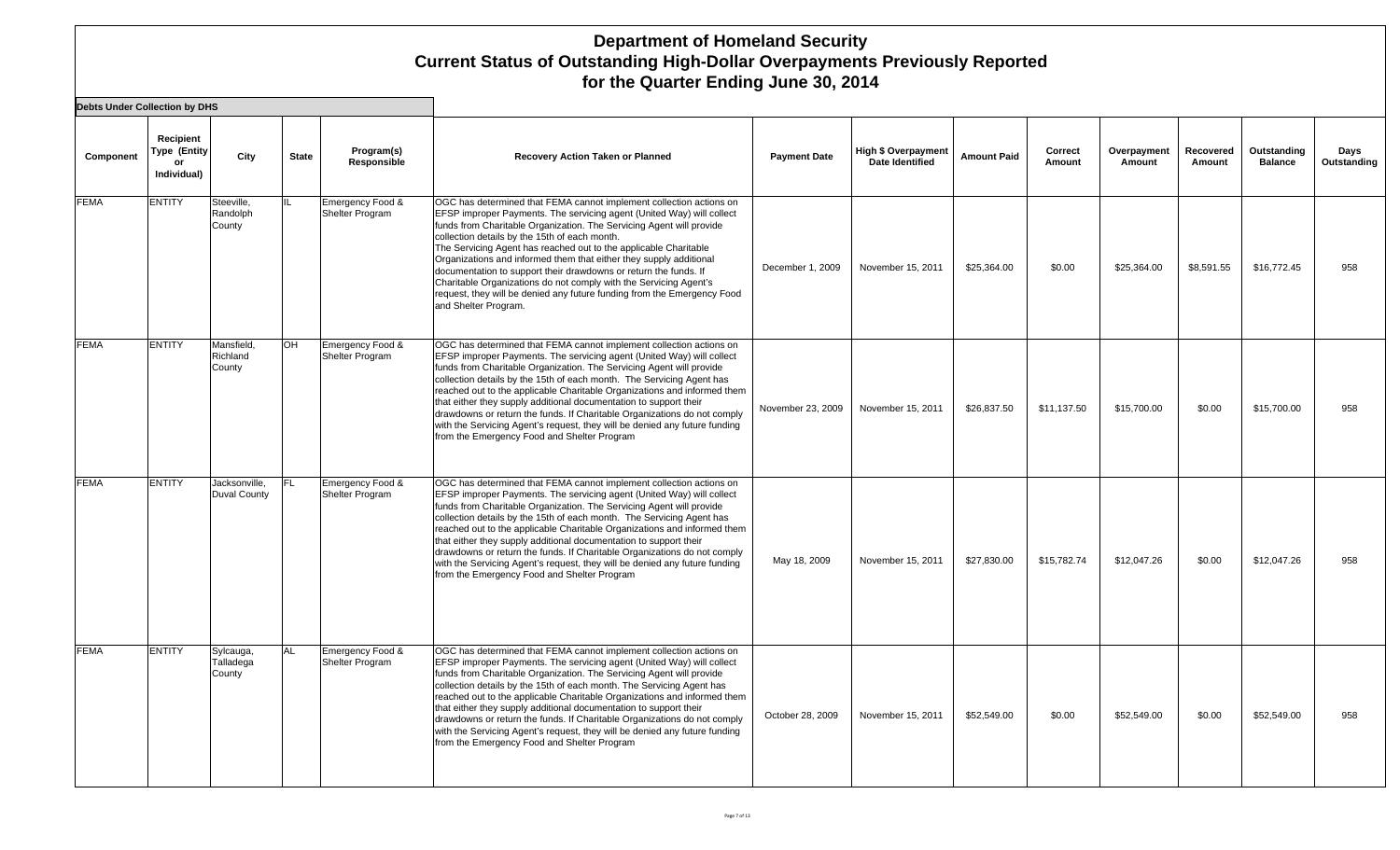| Component   | Recipient<br>Type (Entity<br>or<br>Individual) | City                        | <b>State</b> | Program(s)<br>Responsible                                                   | <b>Recovery Action Taken or Planned</b>                                                                                                                                                                                                                                                                                                                                                                                                                                                                                                                                                                                                                 | <b>Payment Date</b>                     | <b>High \$ Overpayment</b><br><b>Date Identified</b> | <b>Amount Paid</b> | Correct<br>Amount | Overpayment<br>Amount | Recovered<br>Amount | Outstanding<br><b>Balance</b> | Days<br>Outstanding |
|-------------|------------------------------------------------|-----------------------------|--------------|-----------------------------------------------------------------------------|---------------------------------------------------------------------------------------------------------------------------------------------------------------------------------------------------------------------------------------------------------------------------------------------------------------------------------------------------------------------------------------------------------------------------------------------------------------------------------------------------------------------------------------------------------------------------------------------------------------------------------------------------------|-----------------------------------------|------------------------------------------------------|--------------------|-------------------|-----------------------|---------------------|-------------------------------|---------------------|
| <b>FEMA</b> | <b>ENTITY</b>                                  | Englewood,<br>Bergen County | <b>NJ</b>    | Emergency Food &<br>Shelter Program                                         | OGC has determined that FEMA cannot implement collection actions on<br>EFSP improper Payments. The servicing agent (United Way) will collect<br>funds from Charitable Organization. The Servicing Agent will provide<br>collection details by the 15th of each month. The Servicing Agent has<br>reached out to the applicable Charitable Organizations and informed them<br>that either they supply additional documentation to support their<br>drawdowns or return the funds. If Charitable Organizations do not comply<br>with the Servicing Agent's request, they will be denied any future funding<br>from the Emergency Food and Shelter Program | October 7, 2009                         | November 15, 2011                                    | \$178,890.00       | \$118,489.40      | \$60,400.60           | \$0.00              | \$60,400.60                   | 958                 |
| <b>USCG</b> | Individual                                     | New London                  | <b>CT</b>    | Coast Guard Pay &<br>Personnel Center -<br>Military Active & Reserve<br>Pay | Payroll deduction at maximum rate.                                                                                                                                                                                                                                                                                                                                                                                                                                                                                                                                                                                                                      | October 15,2013 to<br>December 1, 2013  | March 1, 2014                                        | \$6,100.00         | \$0.00            | \$6,100.00            | \$1,584.75          | \$4,515.25                    | 121                 |
| <b>USCG</b> | Individual                                     | Los Angeles                 | <b>CA</b>    | Coast Guard Pay &<br>Personnel Center -<br>Military Active & Reserve<br>Pay | Payroll deduction at maximum rate.                                                                                                                                                                                                                                                                                                                                                                                                                                                                                                                                                                                                                      | July 31, 2012                           | February 28, 2014                                    | \$7,715.68         | \$0.00            | \$7,715.68            | \$2,971.51          | \$4,744.17                    | 122                 |
| <b>USCG</b> | Individual                                     | Astoria                     | <b>OR</b>    | Coast Guard Pay &<br>Personnel Center -<br>Military Active & Reserve<br>Pay | Payroll deduction at maximum rate.                                                                                                                                                                                                                                                                                                                                                                                                                                                                                                                                                                                                                      | November 1, 2012                        | February 28, 2014                                    | \$12,085.12        | \$0.00            | \$12,085.12           | \$9,317.40          | \$2,767.72                    | 122                 |
| <b>USCG</b> | Individual                                     | Boston                      | <b>MA</b>    | Coast Guard Pay &<br>Personnel Center -<br>Military Active & Reserve<br>Pay | Payroll deduction at maximum rate.                                                                                                                                                                                                                                                                                                                                                                                                                                                                                                                                                                                                                      | October 1, 2013 to<br>December 15, 2013 | February 1, 2014                                     | \$5.624.58         | \$0.00            | \$5.624.58            | \$779.88            | \$4,844.70                    | 149                 |
| <b>USCG</b> | Individual                                     | Rochester                   | <b>NY</b>    | Coast Guard Pay &<br>Personnel Center -<br>Military Active & Reserve<br>Pay | Payroll deduction at maximum rate.                                                                                                                                                                                                                                                                                                                                                                                                                                                                                                                                                                                                                      | November 15, 2013                       | January 2, 2014                                      | \$6,779.56         | \$0.00            | \$6,779.56            | \$1,130.80          | \$5,648.76                    | 179                 |
| <b>USCG</b> | Individual                                     | Portsmouth                  | <b>VA</b>    | Coast Guard Pay &<br>Personnel Center -<br>Military Active & Reserve<br>Pay | Payroll deduction at maximum rate.                                                                                                                                                                                                                                                                                                                                                                                                                                                                                                                                                                                                                      | April 1, 2011 to June<br>15, 2013       | December 10, 2013                                    | \$51,074.15        | \$0.00            | \$51,074.15           | \$824.99            | \$50,249.16                   | 202                 |
| <b>USCG</b> | Individual                                     | <b>Baltimore</b>            | <b>MD</b>    | Coast Guard Pay &<br>Personnel Center -<br>Military Active & Reserve<br>Pay | Payroll deduction at maximum rate.                                                                                                                                                                                                                                                                                                                                                                                                                                                                                                                                                                                                                      | June 1, 2008 to<br>October 1, 2013      | December 4, 2013                                     | \$12,307.00        | \$0.00            | \$12,307.00           | \$1,016.70          | \$11,290.30                   | 208                 |
| <b>USCG</b> | Individual                                     | Cheasapeake VA              |              | Coast Guard Pay &<br>Personnel Center -<br>Military Active & Reserve<br>Pay | Payroll deduction at maximum rate.                                                                                                                                                                                                                                                                                                                                                                                                                                                                                                                                                                                                                      | April 01, 2009 to<br>August 15, 2009    | December 3, 2013                                     | \$5,685.13         | \$0.00            | \$5,685.13            | \$820.60            | \$4,864.53                    | 209                 |
| <b>USCG</b> | Individual                                     | Portland                    | <b>OR</b>    | Coast Guard Pay &<br>Personnel Center -<br>Military Active & Reserve<br>Pay | Payroll deduction at maximum rate.                                                                                                                                                                                                                                                                                                                                                                                                                                                                                                                                                                                                                      | October 15, 2013                        | December 1, 2013                                     | \$5.511.75         | \$0.00            | \$5.511.75            | \$781.73            | \$4,730.02                    | 211                 |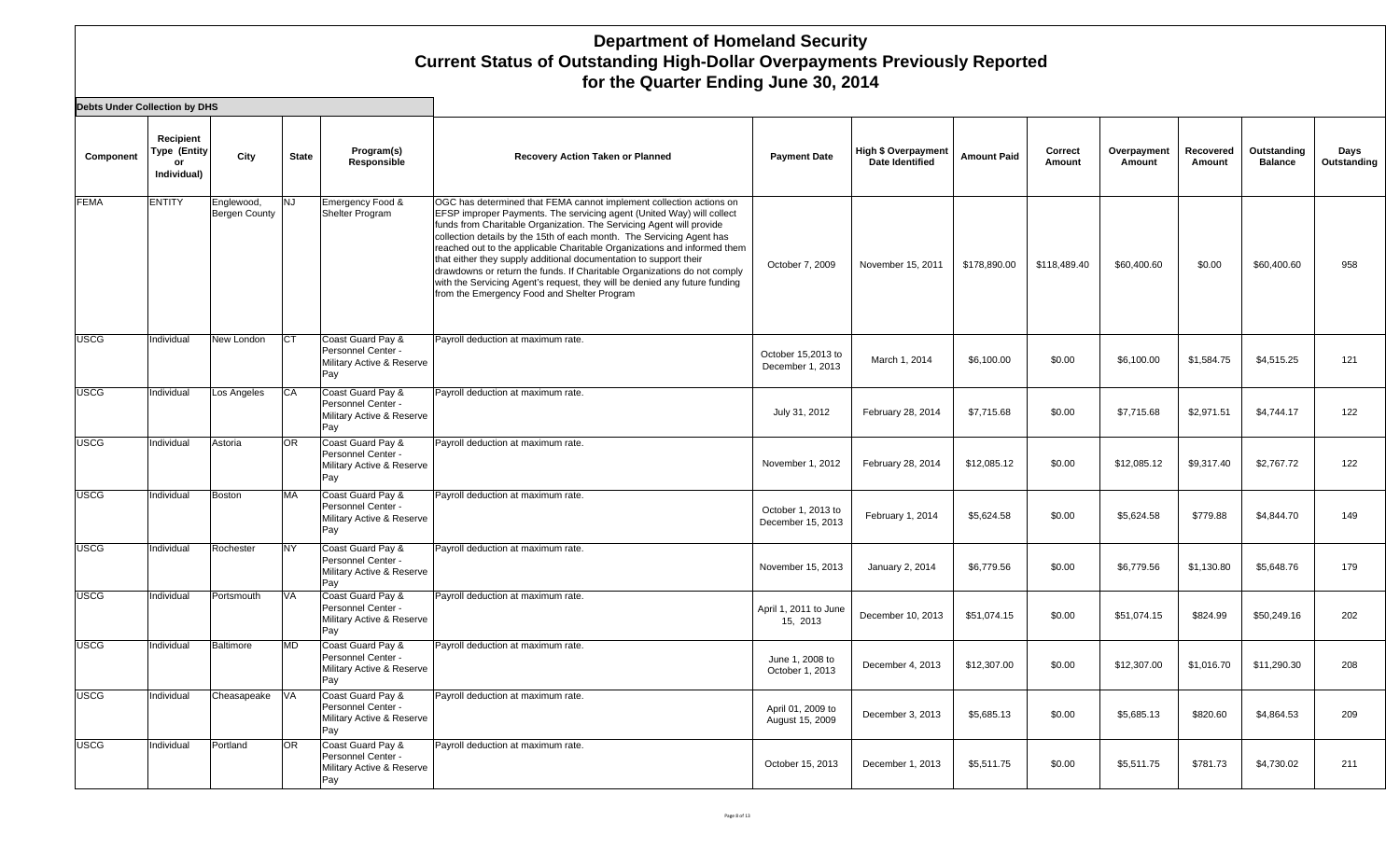| Component   | Recipient<br>Type (Entity<br>or<br>Individual) | City               | <b>State</b> | Program(s)<br>Responsible                                                   | Recovery Action Taken or Planned   | <b>Payment Date</b>                   | <b>High \$ Overpayment</b><br><b>Date Identified</b> | <b>Amount Paid</b> | Correct<br>Amount | Overpayment<br>Amount | Recovered<br>Amount | Outstanding<br><b>Balance</b> | Days<br>Outstanding |
|-------------|------------------------------------------------|--------------------|--------------|-----------------------------------------------------------------------------|------------------------------------|---------------------------------------|------------------------------------------------------|--------------------|-------------------|-----------------------|---------------------|-------------------------------|---------------------|
| <b>USCG</b> | Individual                                     | Honolulu           | lнı          | Coast Guard Pay &<br>Personnel Center -<br>Military Active & Reserve<br>Pay | Payroll deduction at maximum rate. | August 15, 2013                       | October 1, 2013                                      | \$5,318.99         | \$0.00            | \$5,318.99            | \$191.32            | \$5,127.67                    | 272                 |
| <b>USCG</b> | Individual                                     | Punte Gorta        | <b>FL</b>    | Coast Guard Pay &<br>Personnel Center -<br>Military Active & Reserve<br>Pay | Payroll deduction at maximum rate. | August 15, 2013                       | September 18, 2013                                   | \$13,169.60        | \$0.00            | \$13,169.60           | \$3,087.45          | \$10,082.15                   | 285                 |
| <b>USCG</b> | Individual                                     | New Orleans        | LA           | Coast Guard Pay &<br>Personnel Center -<br>Military Active & Reserve<br>Pay | Payroll deduction at maximum rate. | July 1, 2013 - Aug<br>31, 2013        | September 1, 2013                                    | \$7,137.97         | \$0.00            | \$7,137.97            | \$2,319.98          | \$4,817.99                    | 302                 |
| <b>USCG</b> | Individual                                     | Seward             | AK           | Coast Guard Pay &<br>Personnel Center -<br>Military Active & Reserve<br>Pay | Payroll deduction at maximum rate. | May 15, 2013 - June<br>30, 2013       | August 1, 2013                                       | \$7,059.49         | \$1,868.85        | \$5,190.64            | \$1,664.35          | \$3,526.29                    | 333                 |
| <b>USCG</b> | Individual                                     | San Juan           | <b>PR</b>    | Coast Guard Pay &<br>Personnel Center -<br>Military Active & Reserve<br>Pay | Payroll deduction at maximum rate. | Jan 1, 2013 - May 31,<br>2013         | July 1, 2013                                         | \$16,607.00        | \$0.00            | \$16,607.00           | \$8,386.80          | \$8,220.20                    | 364                 |
| <b>USCG</b> | Individual                                     | San Francisco      | <b>CA</b>    | Coast Guard Pay &<br>Personnel Center                                       | Payroll deduction at maximum rate. | April 15, 2013                        | April 30, 2013                                       | \$5,923.50         | \$0.00            | \$5,923.50            | \$1,371.82          | \$4,551.68                    | 426                 |
| <b>USCG</b> | Individual                                     | Nashville          | <b>TN</b>    | Coast Guard Pay &<br>Personnel Center                                       | Payroll deduction at maximum rate. | March 14, 2013                        | April 25, 2013                                       | \$9,195.67         | \$0.00            | \$9,195.67            | \$3,363.93          | \$5,831.74                    | 431                 |
| <b>USCG</b> | Individual                                     | Pensacola          | <b>FL</b>    | Coast Guard Pay &<br><b>Personnel Center</b>                                | Payroll deduction at maximum rate. | February 1, 2013                      | April 5, 2013                                        | \$5,032.26         | \$0.00            | \$5,032.26            | \$3,416.37          | \$1,615.89                    | 451                 |
| <b>USCG</b> | Individual                                     | New York           | <b>NY</b>    | Coast Guard Pay &<br><b>Personnel Center</b>                                | Payroll deduction at maximum rate. | September 30, 2011                    | April 8, 2013                                        | \$10,893.70        | \$0.00            | \$10,893.70           | \$356.00            | \$10,537.70                   | 448                 |
| <b>USCG</b> | Individual                                     | Japan              | Japan        | Pay & Personnel Center                                                      | Payroll deduction at maximum rate. | July 1, 2012 to<br>September 30, 2012 | November 28, 2012                                    | \$8,160.98         | \$0.00            | \$8,160.98            | \$7,206.13          | \$954.85                      | 579                 |
| <b>USCG</b> | Individual                                     | Washington         | DC           | Coast Guard Pay &<br>Personnel Center -<br>Military Active & Reserve<br>Pay | Payroll deduction at maximum rate. | December 30, 2011                     | February 23, 2012                                    | \$9,280.24         | \$0.00            | \$9,280.24            | \$3,336.63          | \$5,943.61                    | 858                 |
| <b>USCG</b> | Individual                                     | <b>New Orleans</b> | <b>LA</b>    | CG-84, Office of<br>Financial Policy and<br>Systems                         | Payroll deduction at maximum rate. | October 1, 2011                       | November 25, 2011                                    | \$7,135.16         | \$0.00            | \$7,135.16            | \$1,352.49          | \$5,782.67                    | 948                 |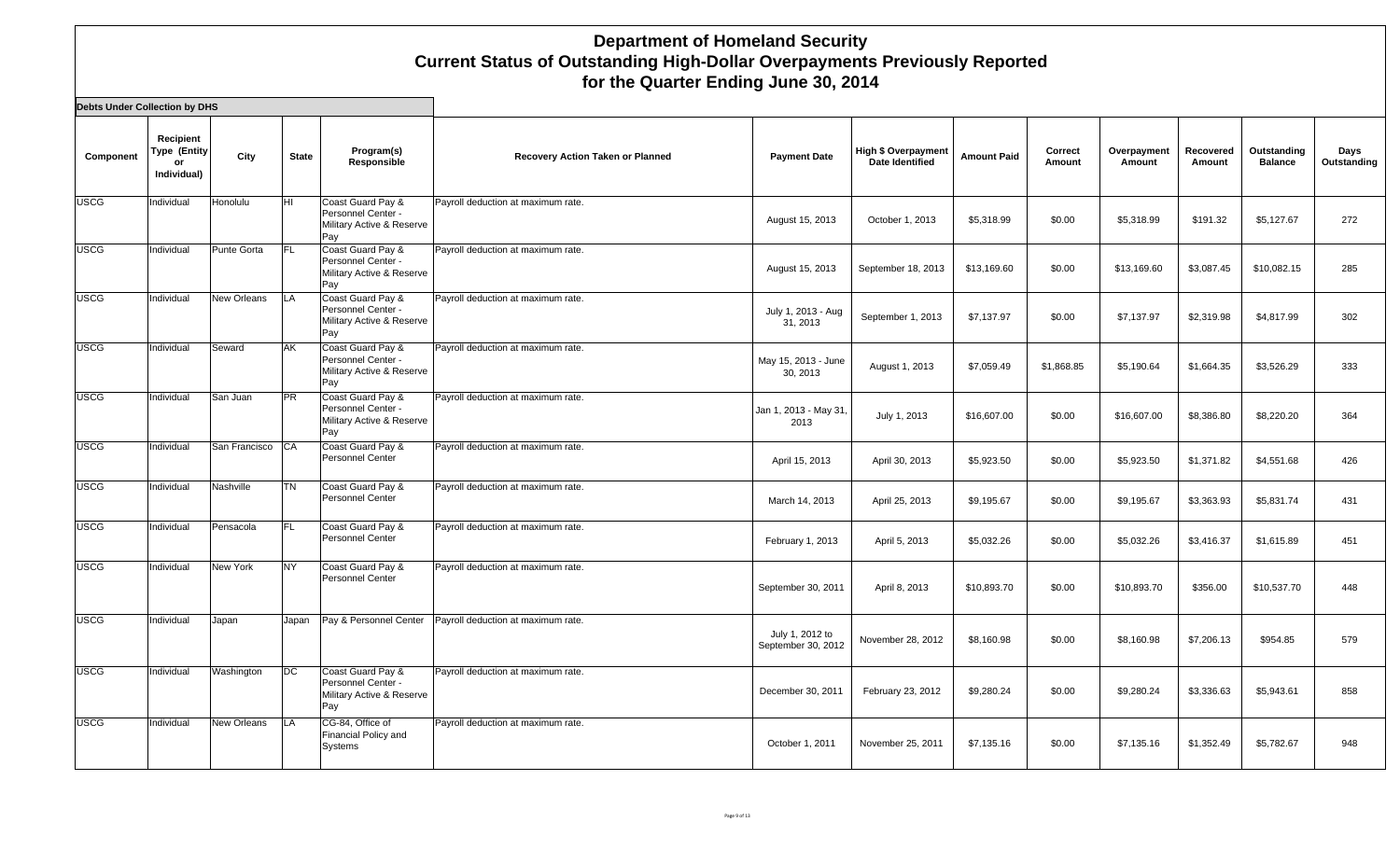| Recovery Action Taken or Planned<br><b>Payment Date</b>                                                                                                                                                                                           | <b>High \$ Overpayment</b><br><b>Date Identified</b> | <b>Amount Paid</b> | Correct    |                                              |                     |                               |                     |
|---------------------------------------------------------------------------------------------------------------------------------------------------------------------------------------------------------------------------------------------------|------------------------------------------------------|--------------------|------------|----------------------------------------------|---------------------|-------------------------------|---------------------|
|                                                                                                                                                                                                                                                   |                                                      |                    | Amount     | Overpayment<br>Amount                        | Recovered<br>Amount | Outstanding<br><b>Balance</b> | Days<br>Outstanding |
| Payroll deduction at maximum rate.<br>November 1, 2008                                                                                                                                                                                            | June 15, 2011                                        | \$8,903.21         | \$1,051.71 | \$7,851.50                                   | \$5,562.54          | \$2,288.96                    | 1111                |
| Employee was deemed liable for \$4,670.56. \$4,754.84 was waived by the<br>CFO's office. Employee has repaid \$2,724.02 through Payroll Deduction.<br>September 1, 2007<br>Employee has agreed to repay the balance of \$1,946.54 by July 8, 2014 | February 7, 2014                                     | \$9,425.40         | \$0.00     | \$9,425.40                                   | \$7,478.86          | \$1,946.54                    | 143                 |
|                                                                                                                                                                                                                                                   |                                                      |                    |            |                                              |                     |                               |                     |
|                                                                                                                                                                                                                                                   |                                                      |                    |            | \$547,596.64<br>\$148,330.20<br><b>Total</b> | \$399,266.44        | \$76,914.58                   | \$322,351.86        |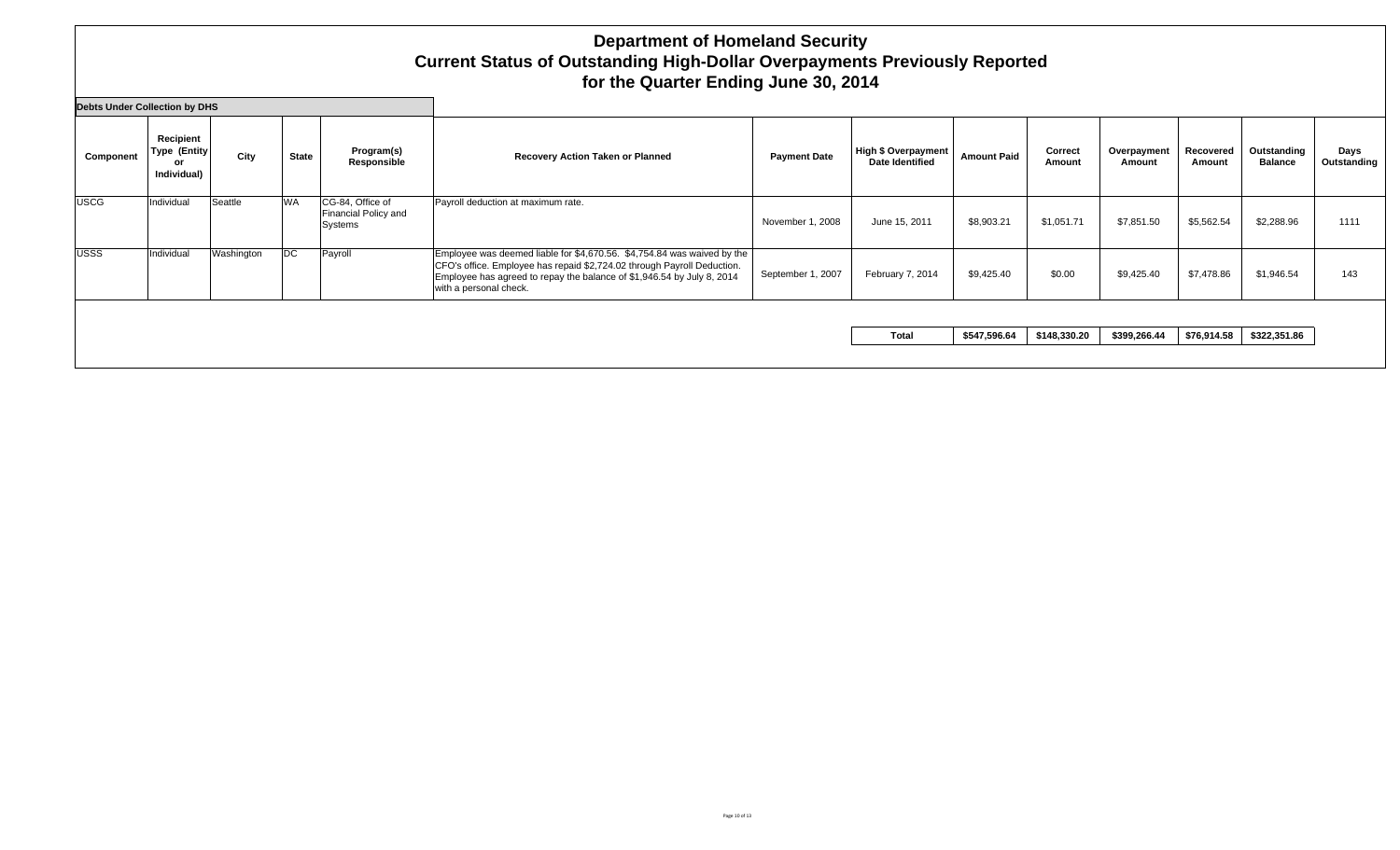| Debts Cleared or Collected by DHS |                                                |                |              |                                                                                |                                                                                                                                                                                                                                                        |                                         |                                        |                    |                   |                       |                     |                                               |                               |
|-----------------------------------|------------------------------------------------|----------------|--------------|--------------------------------------------------------------------------------|--------------------------------------------------------------------------------------------------------------------------------------------------------------------------------------------------------------------------------------------------------|-----------------------------------------|----------------------------------------|--------------------|-------------------|-----------------------|---------------------|-----------------------------------------------|-------------------------------|
| Component                         | Recipient<br>Type (Entity<br>or<br>Individual) | City           | <b>State</b> | Program(s)<br>Responsible                                                      | Recovery Action Taken To Recoup Overpayment                                                                                                                                                                                                            | <b>Payment Date</b>                     | High \$ Overpayment<br>Date Identified | <b>Amount Paid</b> | Correct<br>Amount | Overpayment<br>Amount | Recovered<br>Amount | Waived Amount or<br>Documentation<br>Received | Outstanding<br><b>Balance</b> |
| <b>FEMA</b>                       | Entity                                         | <b>Boston</b>  | <b>MA</b>    | <b>Transit Securty</b><br><b>Grant Program</b>                                 | Grantee appealed bill with program officials and FEMA OGC.<br>Program Officials deemed the transaction as proper and submitted<br>memo declaring transaction was correct.                                                                              | July 26, 2011                           | January 15, 2013                       | \$163,757.98       | \$0.00            | \$163,757.98          | \$0.00              | \$163,757.98                                  | \$0.00                        |
| <b>FEMA</b>                       | Entity                                         | <b>Boston</b>  | <b>MA</b>    | <b>Transit Securty</b><br><b>Grant Program</b>                                 | Grantee appealed bill with program officials and FEMA OGC.<br>Program Officials deemed the transaction as proper and submitted<br>memo declaring transaction was correct.                                                                              | July 26, 2011                           | January 15, 2013                       | \$120,424.94       | \$0.00            | \$120,424.94          | \$0.00              | \$120,424.94                                  | \$0.00                        |
| <b>FEMA</b>                       | Entity                                         | <b>Boston</b>  | MA           | <b>Transit Securty</b><br><b>Grant Program</b>                                 | Grantee appealed bill with program officials and FEMA OGC.<br>Program Officials deemed the transaction as proper and submitted<br>memo declaring transaction was correct.                                                                              | July 26, 2011                           | January 15, 2013                       | \$106,439.09       | \$0.00            | \$106,439.09          | \$0.00              | \$106,439.09                                  | \$0.00                        |
| <b>FEMA</b>                       | Entity                                         | <b>Boston</b>  | <b>MA</b>    | <b>Transit Securty</b><br>Grant Program                                        | Grantee appealed bill with program officials and FEMA OGC.<br>Program Officials deemed the transaction as proper and submitted<br>memo declaring transaction was correct.                                                                              | July 26, 2011                           | January 15, 2013                       | \$63,119.75        | \$0.00            | \$63,119.75           | \$0.00              | \$63,119.75                                   | \$0.00                        |
| <b>FEMA</b>                       | Entity                                         | Carson City NV |              | <b>Grant Program</b>                                                           | Homeland Security The State of Nevada submitted documentation as proof of proper<br>transactions in Janaury of 2012 to the program office. The program<br>office neglected to submit the information to the CFO's office. The<br>transaction is proper | September 30, 2009                      | August 5, 2010                         | \$27,609.10        | \$0.00            | \$27,609.10           | \$0.00              | \$27,609.10                                   | \$0.00                        |
| <b>TSA</b>                        | Entity                                         | Herndon        | <b>VA</b>    | Vendor                                                                         | Refund received from vendor                                                                                                                                                                                                                            | February 25, 2014                       | March 4, 2014                          | \$29,487.30        | \$0.00            | \$29,487.30           | \$29,487.30         | \$0.00                                        | \$0.00                        |
| <b>USCG</b>                       | Individual                                     | Kitty Hawk     | NC           | Coast Guard Pay<br>& Personnel<br>Center - Military<br>Active & Reserve<br>Pay | Payroll deduction at maximum rate.                                                                                                                                                                                                                     | February 28, 2014                       | March 18, 2014                         | \$6,466.30         | \$0.00            | \$6,466.30            | \$6,466.30          | \$0.00                                        | \$0.00                        |
| <b>USCG</b>                       | Individual                                     | Rockville      | <b>MD</b>    | Coast Guard Pay<br>& Personnel<br>Center - Military<br>Active & Reserve<br>Pay | Payroll deduction at maximum rate.                                                                                                                                                                                                                     | February 28, 2014                       | March 18, 2014                         | \$5,464.45         | \$0.00            | \$5,464.45            | \$5,464.45          | \$0.00                                        | \$0.00                        |
| <b>USCG</b>                       | Individual                                     | Columbia       | <b>MD</b>    | Coast Guard Pay<br>& Personnel<br>Center - Military<br>Active & Reserve<br>Pay | Payroll deduction at maximum rate.                                                                                                                                                                                                                     | January 31, 2014 &<br>February 28, 2014 | March 18, 2014                         | \$10,121.82        | \$0.00            | \$10,121.82           | \$10,121.82         | \$0.00                                        | \$0.00                        |
| <b>USCG</b>                       | Individual                                     | Seattle        | WA           | Coast Guard Pay<br>& Personnel<br>Center - Military<br>Active & Reserve<br>Pay | Payroll deduction at maximum rate.                                                                                                                                                                                                                     | January 31, 2014 &<br>February 28, 2014 | March 11, 2014                         | \$14,990.04        | \$0.00            | \$14,990.04           | \$14,990.04         | \$0.00                                        | \$0.00                        |
| <b>USCG</b>                       | Individual                                     | Olney          | <b>MD</b>    | Coast Guard Pay<br>& Personnel<br>Center - Military<br>Active & Reserve<br>Pay | Payroll deduction at maximum rate.                                                                                                                                                                                                                     | February 28, 2014                       | March 11, 2014                         | \$7,002.17         | \$0.00            | \$7,002.17            | \$7,002.17          | \$0.00                                        | \$0.00                        |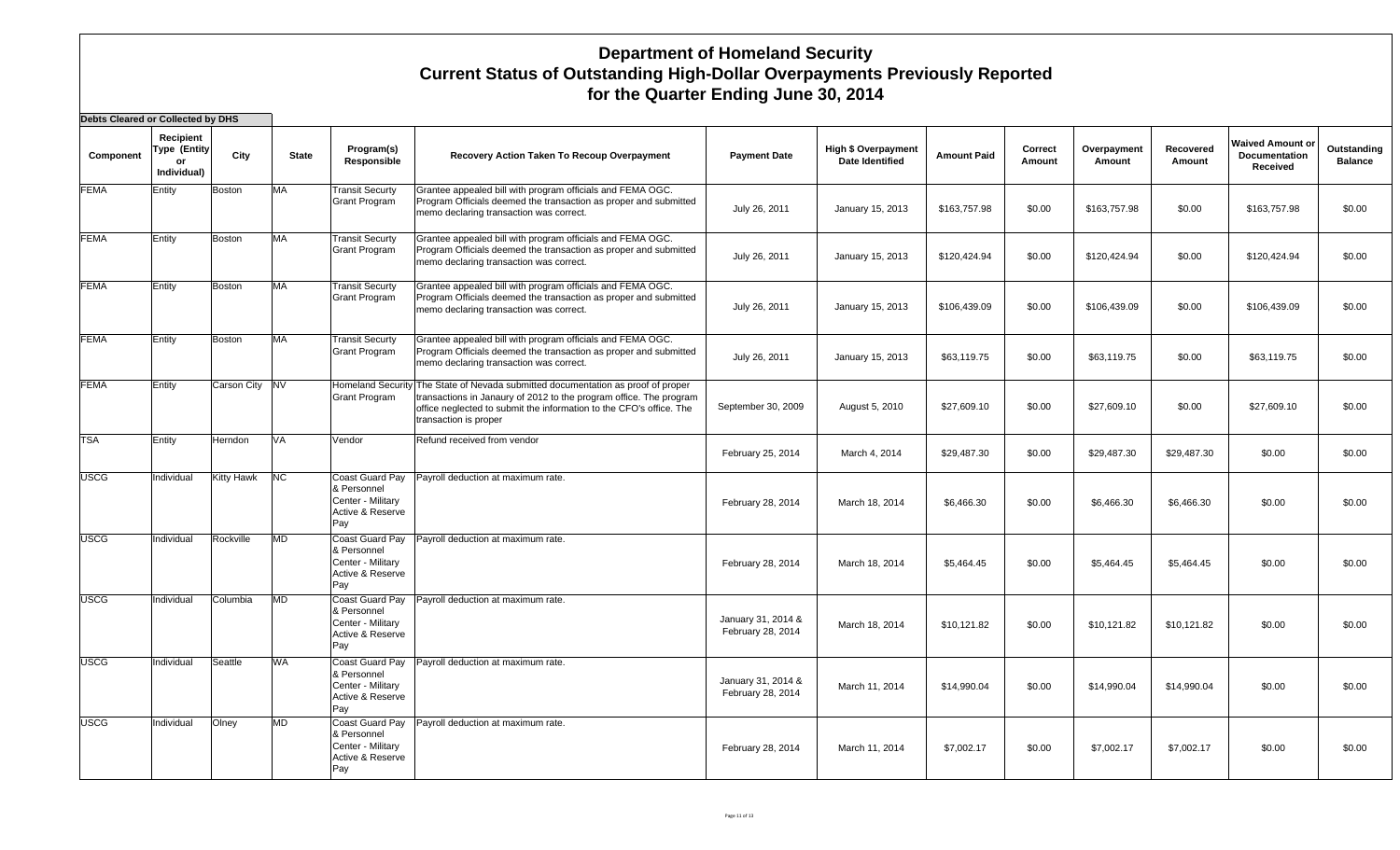| Debts Cleared or Collected by DHS |                                                |               |              |                                                                                |                                             |                     |                                                      |                    |                   |                       |                     |                                                      |                               |
|-----------------------------------|------------------------------------------------|---------------|--------------|--------------------------------------------------------------------------------|---------------------------------------------|---------------------|------------------------------------------------------|--------------------|-------------------|-----------------------|---------------------|------------------------------------------------------|-------------------------------|
| Component                         | Recipient<br>Type (Entity<br>or<br>Individual) | City          | <b>State</b> | Program(s)<br>Responsible                                                      | Recovery Action Taken To Recoup Overpayment | <b>Payment Date</b> | <b>High \$ Overpayment</b><br><b>Date Identified</b> | <b>Amount Paid</b> | Correct<br>Amount | Overpayment<br>Amount | Recovered<br>Amount | <b>Waived Amount or</b><br>Documentation<br>Received | Outstanding<br><b>Balance</b> |
| USCG                              | Individual                                     | Slidell       | <b>LA</b>    | Coast Guard Pay<br>& Personnel<br>Center - Military<br>Active & Reserve<br>Pay | Payroll deduction at maximum rate.          | February 28, 2014   | March 5, 2014                                        | \$6,635.17         | \$0.00            | \$6,635.17            | \$6,635.17          | \$0.00                                               | \$0.00                        |
| <b>USCG</b>                       | Entity                                         | Pasadena      | CA           | Coast Guard<br><b>Cutter Boutwell</b>                                          | Refund Request Letter sent to vendor.       | 22 September 2008.  | January 9, 2014                                      | \$765,398.63       | \$323,415.29      | \$441,983.34          | \$441,983.34        | \$0.00                                               | \$0.00                        |
| <b>USCG</b>                       | Individual                                     | Toledo        | OH           | Coast Guard Pay<br>& Personnel<br>Center                                       | Payroll deduction at maximum rate.          | December 21, 2012   | April 8, 2013                                        | \$8,117.06         | \$1,870.64        | \$6,246.42            | \$6,246.42          | \$0.00                                               | \$0.00                        |
| USCG                              | Individual                                     | Washington DC |              | Coast Guard Pay<br>& Personnel<br>Center - Military<br>Active & Reserve<br>Pay | Payroll deduction at maximum rate.          | July 1, 2013        | July 9, 2012                                         | \$20,703.69        | \$0.00            | \$20,703.69           | \$20,703.69         | \$0.00                                               | \$0.00                        |
| <b>USCG</b>                       | Individual                                     | Washington DC |              | Coast Guard Pay<br>& Personnel<br>Center - Militarv<br>Active & Reserve<br>Pay | Payroll deduction at maximum rate.          | December 30, 2011   | February 27, 2012                                    | \$20,197.18        | \$0.00            | \$20,197.18           | \$20,197.18         | \$0.00                                               | \$0.00                        |
|                                   |                                                |               |              |                                                                                |                                             |                     | <b>Total</b>                                         | \$1,375,934.67     | \$325,285.93      | \$1,050,648.74        | \$569,297.88        | \$481,350.86                                         | \$0.00                        |
|                                   |                                                |               |              |                                                                                |                                             |                     |                                                      |                    |                   |                       |                     |                                                      |                               |